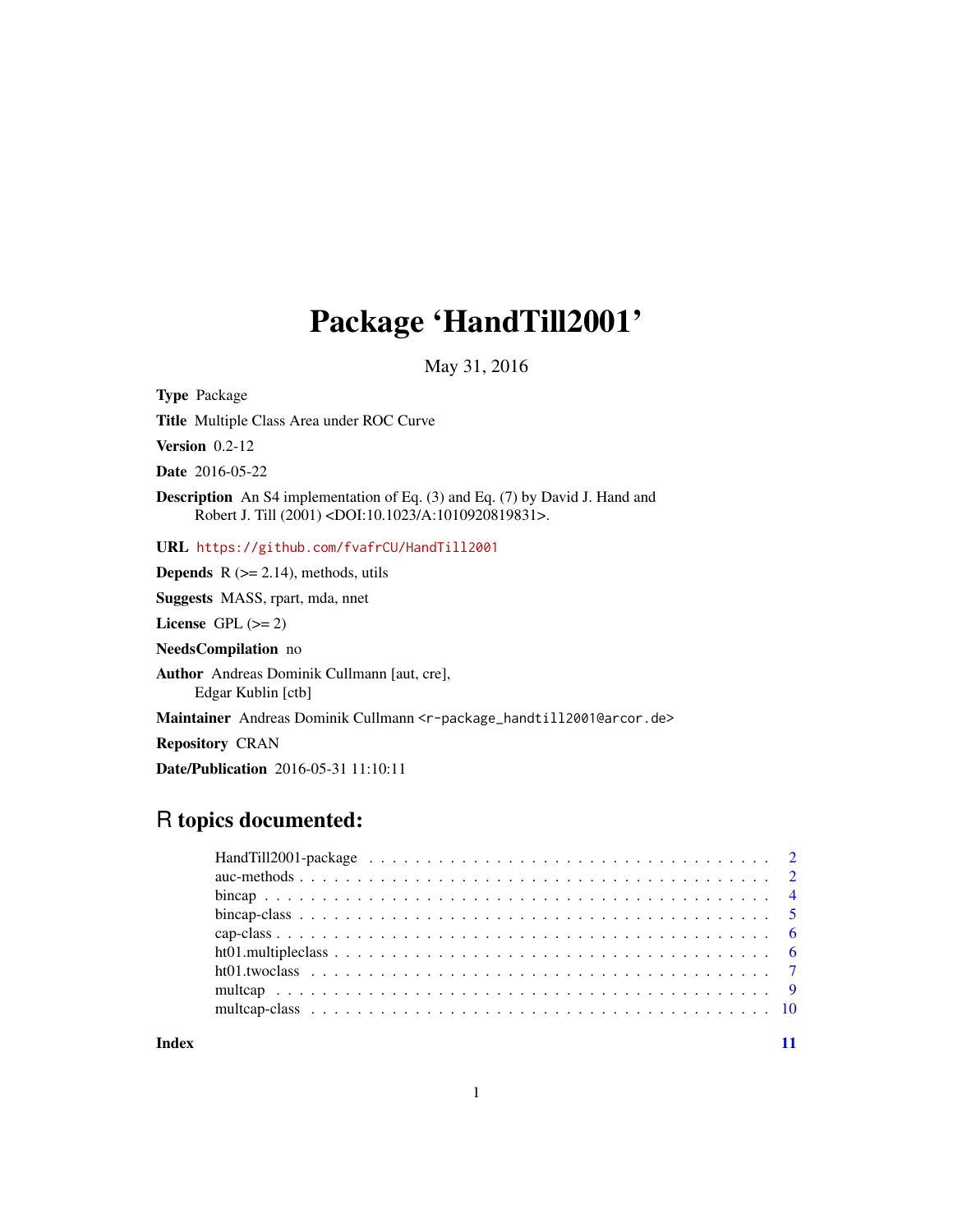<span id="page-1-0"></span>HandTill2001-package *Multiple Class Area under ROC Curve*

#### Description

A very lean package implementing merely M given by Hand and Till (2001), Eq. (7).

#### Details

M given by Hand and Till (2001) defines a multiple class version of the area under curve of the receiver operating characteristic.

#### References

David J. Hand and Robert J. Till (2001). A Simple Generalisation of the Area Under the ROC Curve for Multiple Class Classification Problems. Machine Learning 45(2), p. 171–186. DOI: [10.1023/A:1010920819831](http://dx.doi.org/10.1023/A:1010920819831).

## See Also

help(package="HandTill2001"), especially ["methods?auc"](#page-1-1); various packages that calculate two class AUC (["ROCR"](#page-0-0)) or multiple class AUC (pROC, ["caTools"](#page-0-0)).

#### Examples

```
library(HandTill2001)
data(ht01.multipleclass)
auc(
 multcap(
    response = ht01.multipleclass$observed
    , predicted = as.matrix(ht01.multipleclass[, levels(ht01.multipleclass$observed)])
   )
   )
```
<span id="page-1-1"></span>auc-methods *Methods for Function* auc *in Package* HandTill2001

#### Description

Calculate area under curve of the receiver operating characteristic for two or more prediction classes.

#### Details

Depending on whether object is of class "bincap" or of class "multcap", a two class or multiple class AUC is calculated.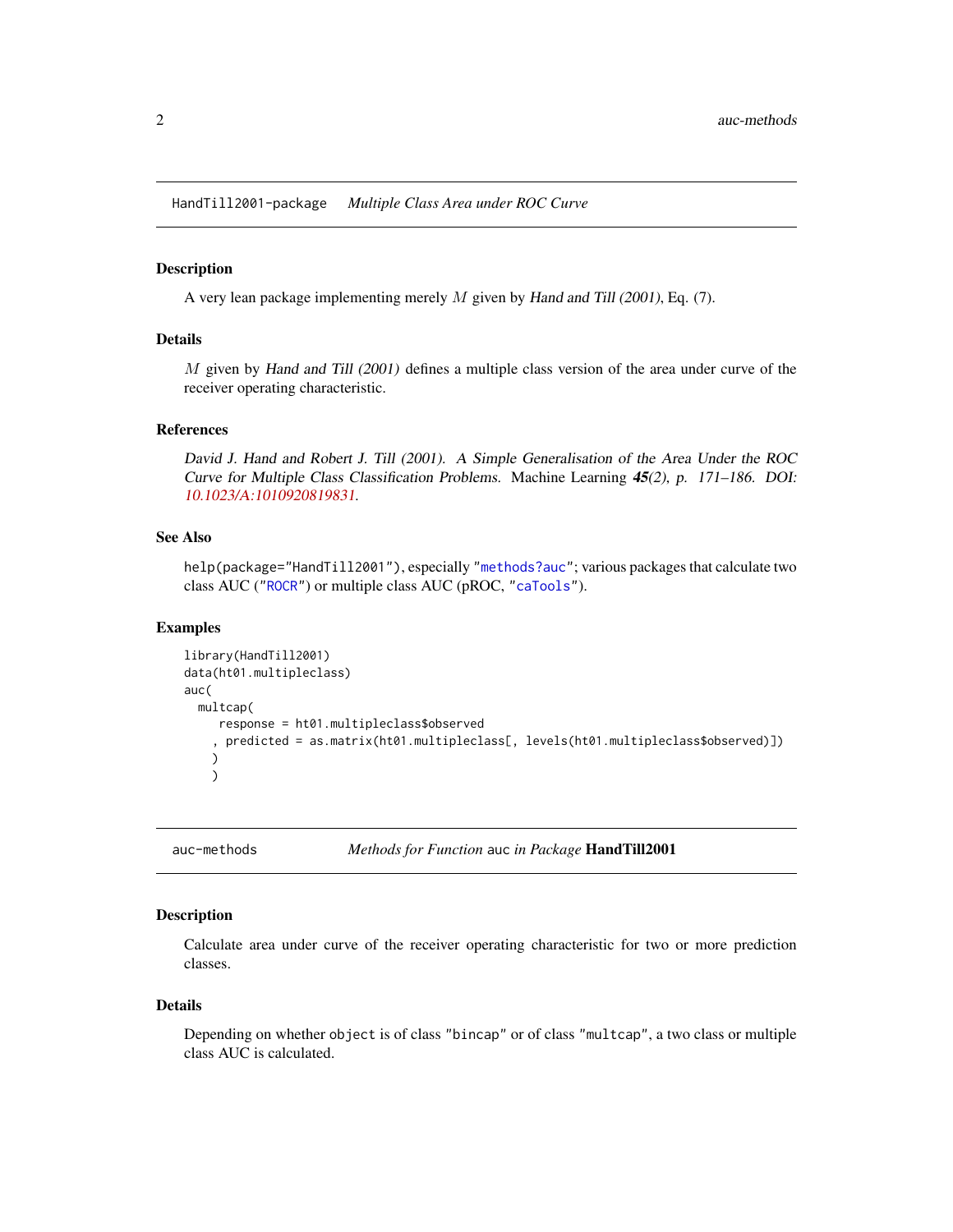#### <span id="page-2-0"></span>auc-methods 3

## Value

An object of class "numeric".

#### Methods

- signature(object = "bincap") calculates the AUC statistic for a two class response following Hand and Till (2001), Eq. (3).
- signature(object =  $"multcap"$ ) calculates the AUC statistic for a multiple class response following Hand and Till (2001), Eq. (7).

#### References

David J. Hand and Robert J. Till (2001). A Simple Generalisation of the Area Under the ROC Curve for Multiple Class Classification Problems. Machine Learning 45(2), p. 171–186. DOI: [10.1023/A:1010920819831](http://dx.doi.org/10.1023/A:1010920819831).

## See Also

["class?bincap"](#page-4-1), ["class?multcap"](#page-9-1)

```
library(HandTill2001)
data(ht01.twoclass)
data(ht01.multipleclass)
message(" == AUC for a two class response")
## Not run:
message(" == == ROCK result:")library(ROCR)
performance(prediction(labels=ht01.twoclass$observed
                       , predictions=ht01.twoclass$predicted
                       )
            , measure = "auc")
## End(Not run)
message(" == == HandTill2001 result:")
auc(bincap(
    response = as.factor(ht01.twoclass$observed)
    , predicted = ht01.twoclass$predicted
    , true = "1"))
message(" == AUC for a multiple class response")
auc(multcap(
     response = ht01.multipleclass$observed
     , predicted = as.matrix(ht01.multipleclass[, levels(ht01.multipleclass$observed)])
     ))
```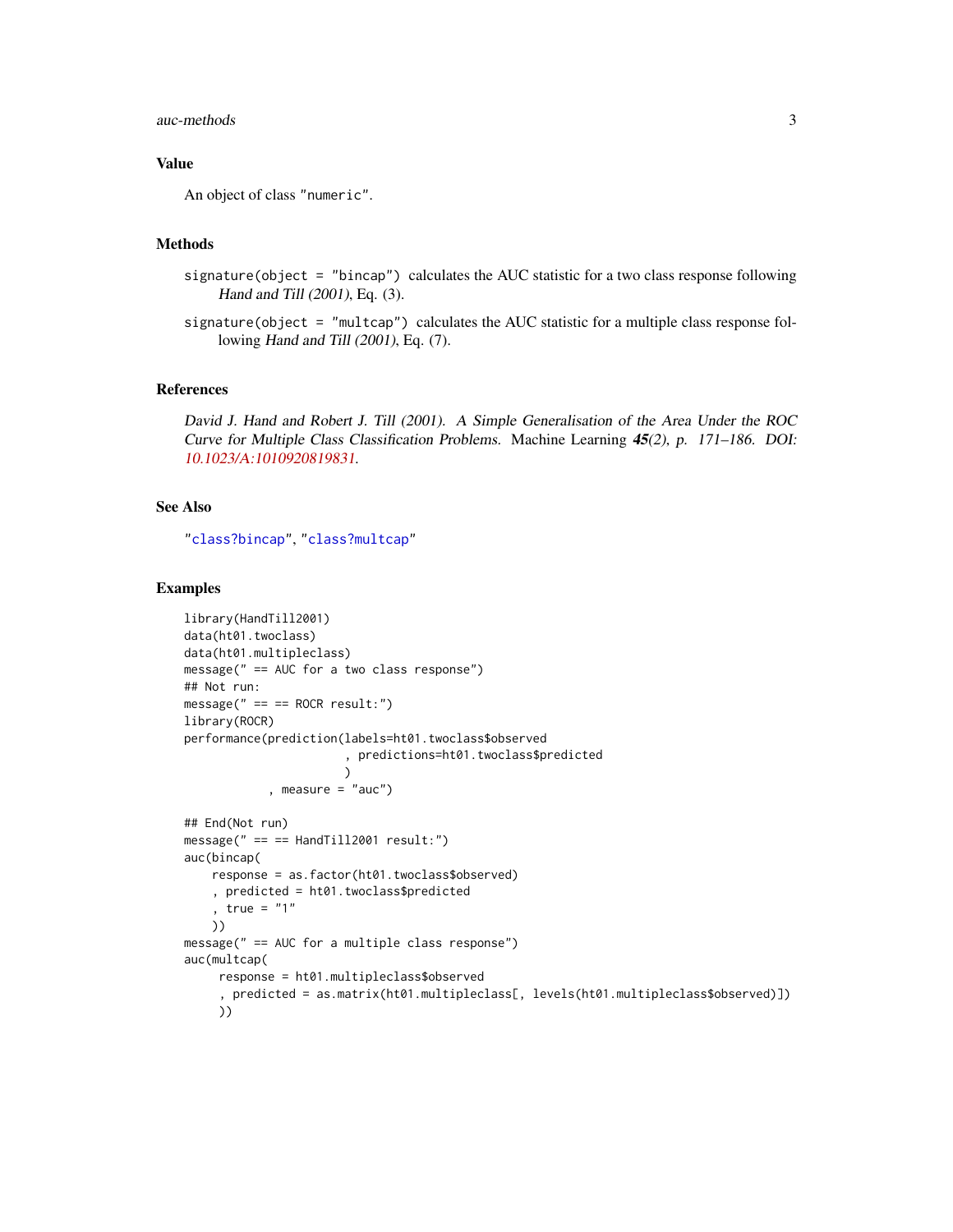<span id="page-3-1"></span><span id="page-3-0"></span>

```
bincap(\ldots) is an alias to new ("bincap", \ldots).
```
## Usage

```
bincap(response, predicted, true = "1")
```
## Arguments

| response  | Object of class "factor".    |
|-----------|------------------------------|
| predicted | Object of class "numeric".   |
| true      | Object of class "character". |

## Details

There is no casting or conversion of data. bincap $(\ldots)$  is just an alias to new("bincap", ...).

#### Value

An object of class "bincap"

## Author(s)

Andreas Dominik Cullmann

#### See Also

["class?bincap"](#page-4-1)

```
library(HandTill2001)
data(ht01.twoclass)
str(ht01.twoclass$observed)
message("note that ht01.twoclass$observed is not a factor; we have to convert it.")
bincap(
    response = as.factor(ht01.twoclass$observed)
    , predicted = ht01.twoclass$predicted
    , true = c("1")\lambda
```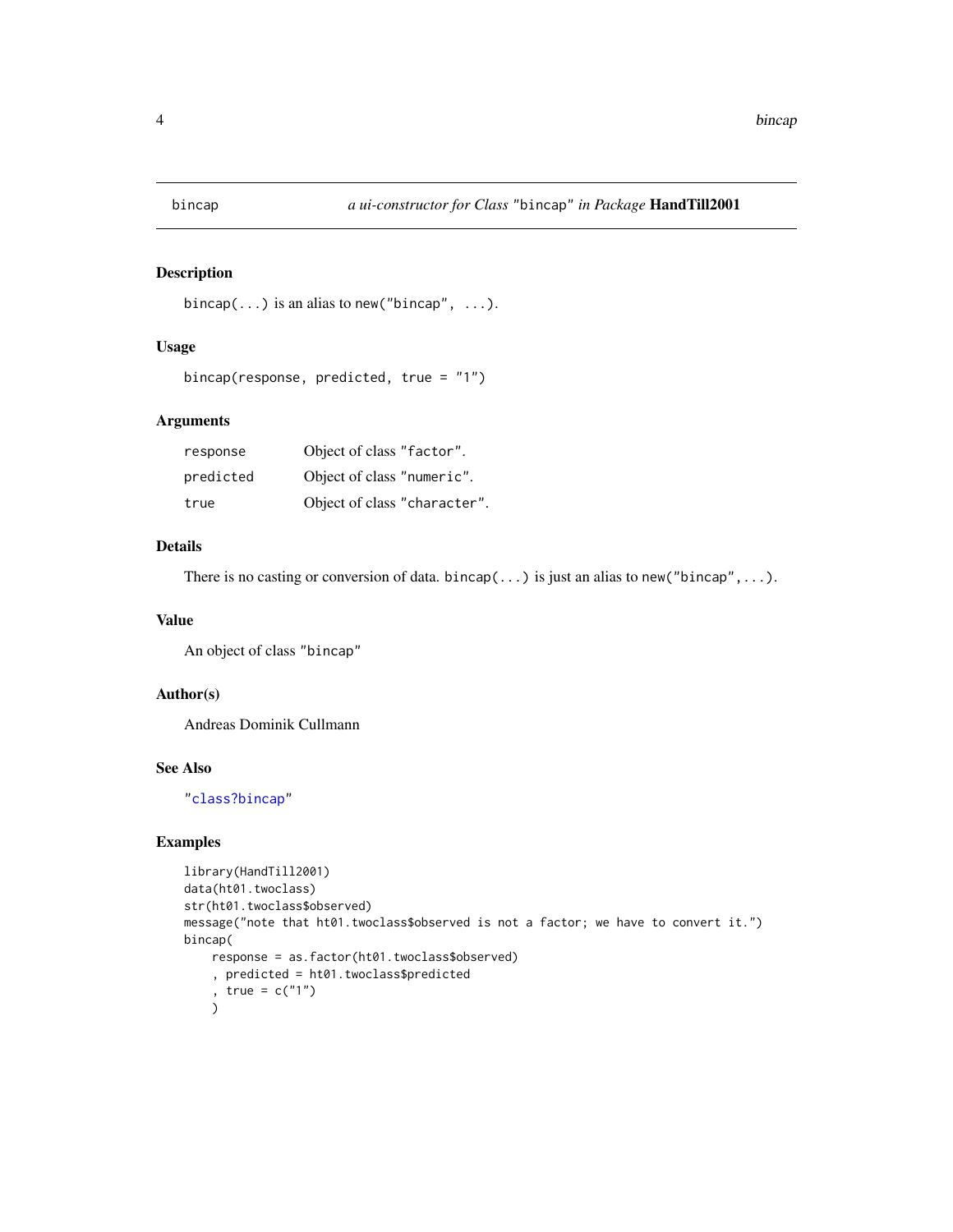<span id="page-4-1"></span><span id="page-4-0"></span>

S4 class for a two class response and corresponding (predicted) probabilities.

#### Objects from the Class

Objects can be created by calls of the form new("bincap", ...). They are used to store a two class response (one of the two levels of which is supposed to be true), the information which of the two levels of the two class response is thought of as 'true'/'positive'/'present' (the other one would then be thought of as 'false'/'negative'/'absence') and the predicted probabilities that response is true.

## Slots

predicted: Object of class "numeric", probabilities for response. Of length *n*

true: Object of class "character", indicating which of the two *levels* of response is to be treated as 'true'/'positive'/'presence' (the other one would then accordingly be called 'false'/'negative'/'absence'). Of length 1.

response: Object of class "factor", two class observations. Of length *n*.

#### Extends

Class ["cap"](#page-5-1), directly.

#### Methods

```
auc signature(object = "bincap"): ...
```
#### Note

No defaults are set. Especially, you have to explicitly initialize true, there is no trying to guess it from the levels of response.

## Author(s)

Andreas Dominik Cullmann

#### See Also

["class?cap"](#page-5-1) , ["class?multcap"](#page-9-1) , ["?bincap"](#page-3-1)

## Examples

showClass("bincap")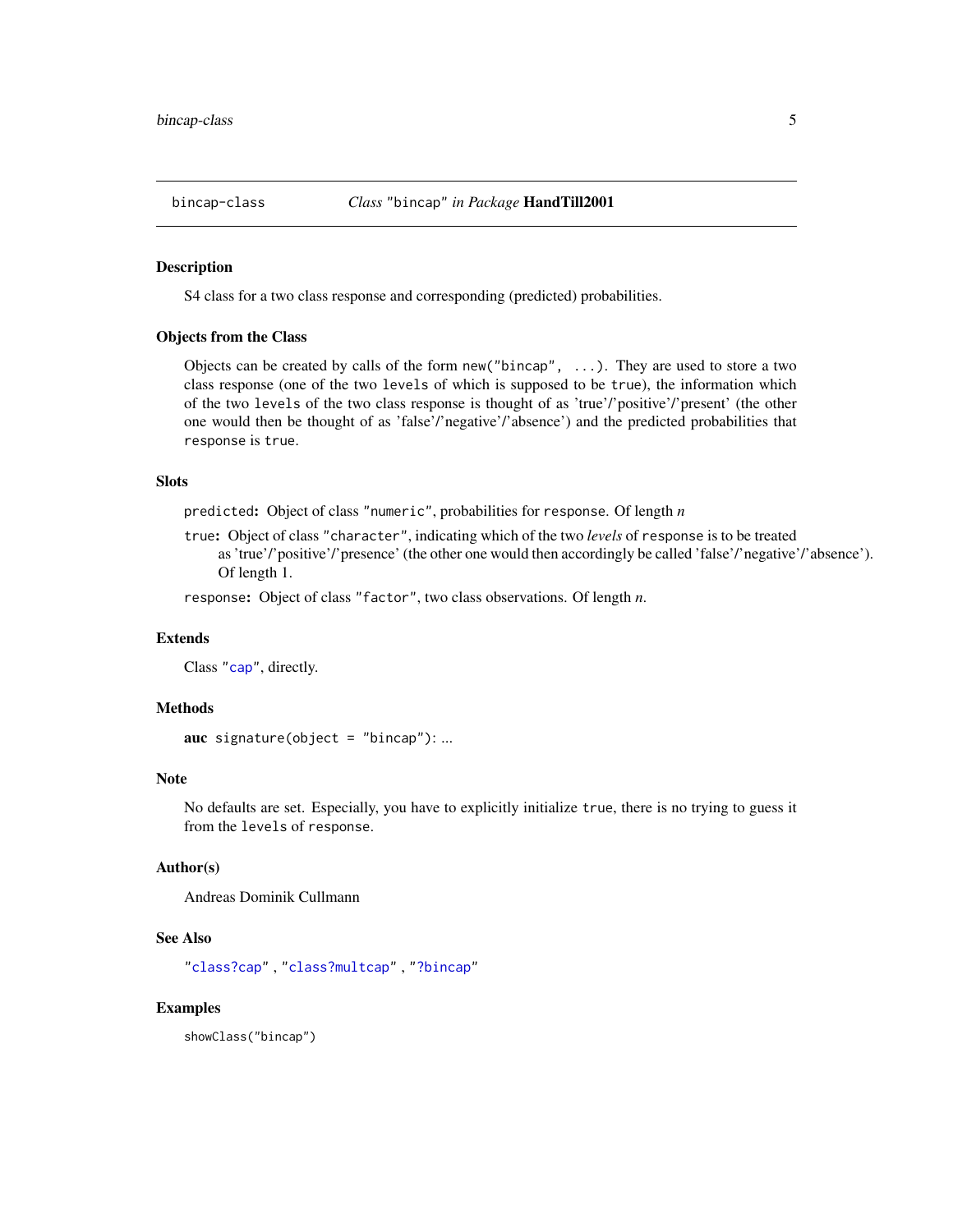<span id="page-5-1"></span><span id="page-5-0"></span>

A virtual class for "bincap" and "multcap".

## Objects from the Class

A virtual Class: No objects may be created from it.

## Slots

response: Object of class "factor", typically two class or multiple class observations.

## Methods

No methods defined with class "cap" in the signature.

## Author(s)

Andreas Dominik Cullmann

## See Also

["class?bincap"](#page-4-1), ["class?multcap"](#page-9-1)

ht01.multipleclass *ht01.multipleclass data in Package* HandTill2001

## Description

multiple class data and probability predictions thereof.

## Usage

data(ht01.multipleclass)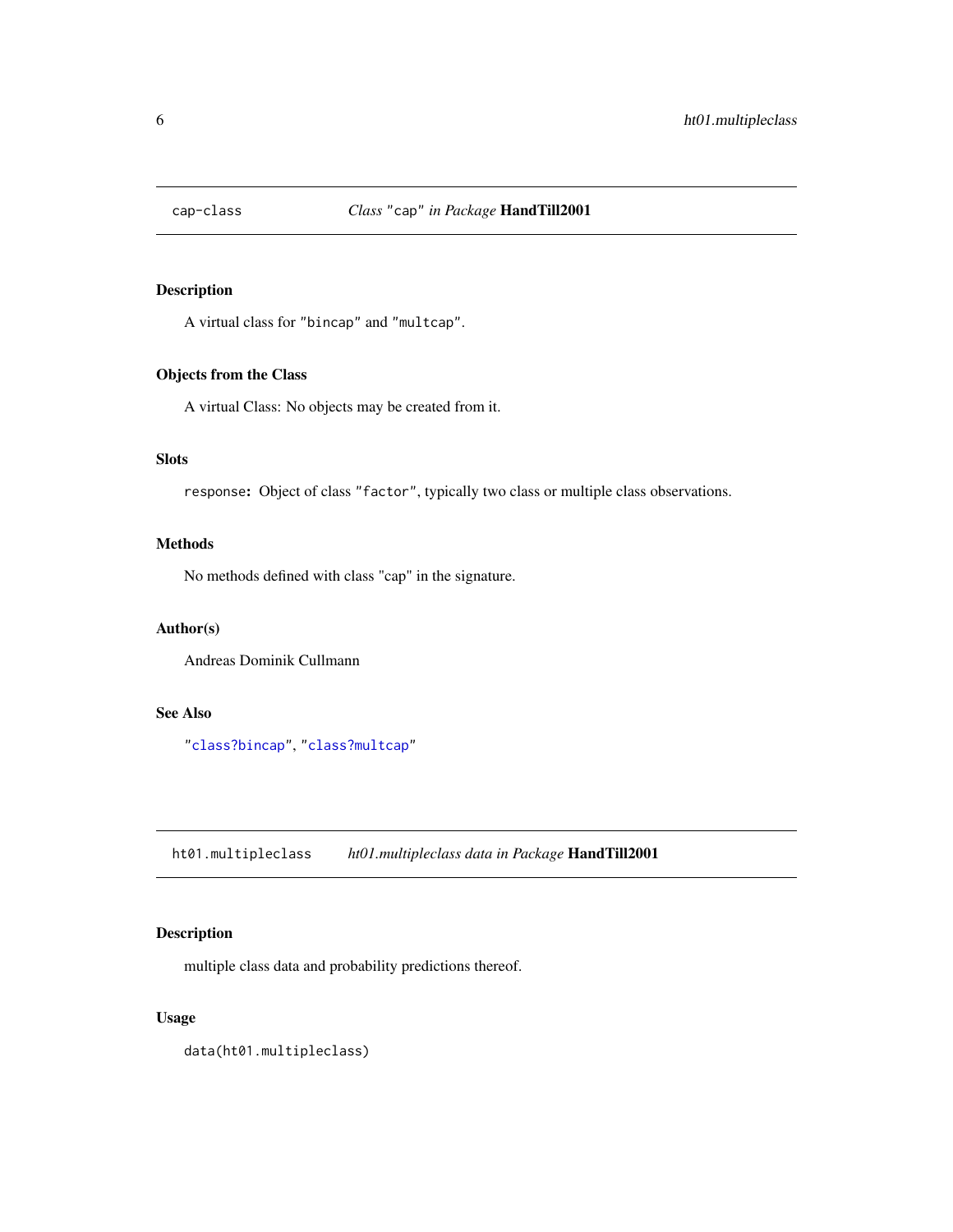#### <span id="page-6-0"></span>ht01.twoclass 7

## Format

A data frame with 214 observations on the following 7 variables.

observed a factor with levels Con Head Tabl Veh WinF WinNF

WinF a numeric vector

WinNF a numeric vector

Veh a numeric vector

Con a numeric vector

Tabl a numeric vector

Head a numeric vector

## Details

multiple class data ('observed': MASS::fgl\$type) and probability predictions (predict(fgl.rp4), cf. Venables and Ripley (2002), p. 264 and 'Source') from rpart::rpart.

#### Source

```
## From: Forensic glass example Venables and Ripley (2002) pp. 261--265
library(MASS);library(rpart);data(fgl);set.seed(123)
fgl.rp4 <- rpart(type \sim ., data = fgl, cp = 0.03
                 , parms = list(split = "information"))
ht01.multipleclass <- data.frame(observed = fgl$type, predict(fgl.rp4))
write.table(ht01.multipleclass, file = "ht01.multipleclass.txt")
```
#### References

Venables, W. N and Ripley, B. D. (2002), *Modern Applied Statistics with S* (4th edition). Springer, ISBN 0-387-95457-0

## Examples

```
library(HandTill2001)
data(ht01.multipleclass)
str(ht01.multipleclass)
```
ht01.twoclass *ht01.twoclass data in Package* HandTill2001

## Description

two class data and probability predictions thereof.

#### Usage

data(ht01.twoclass)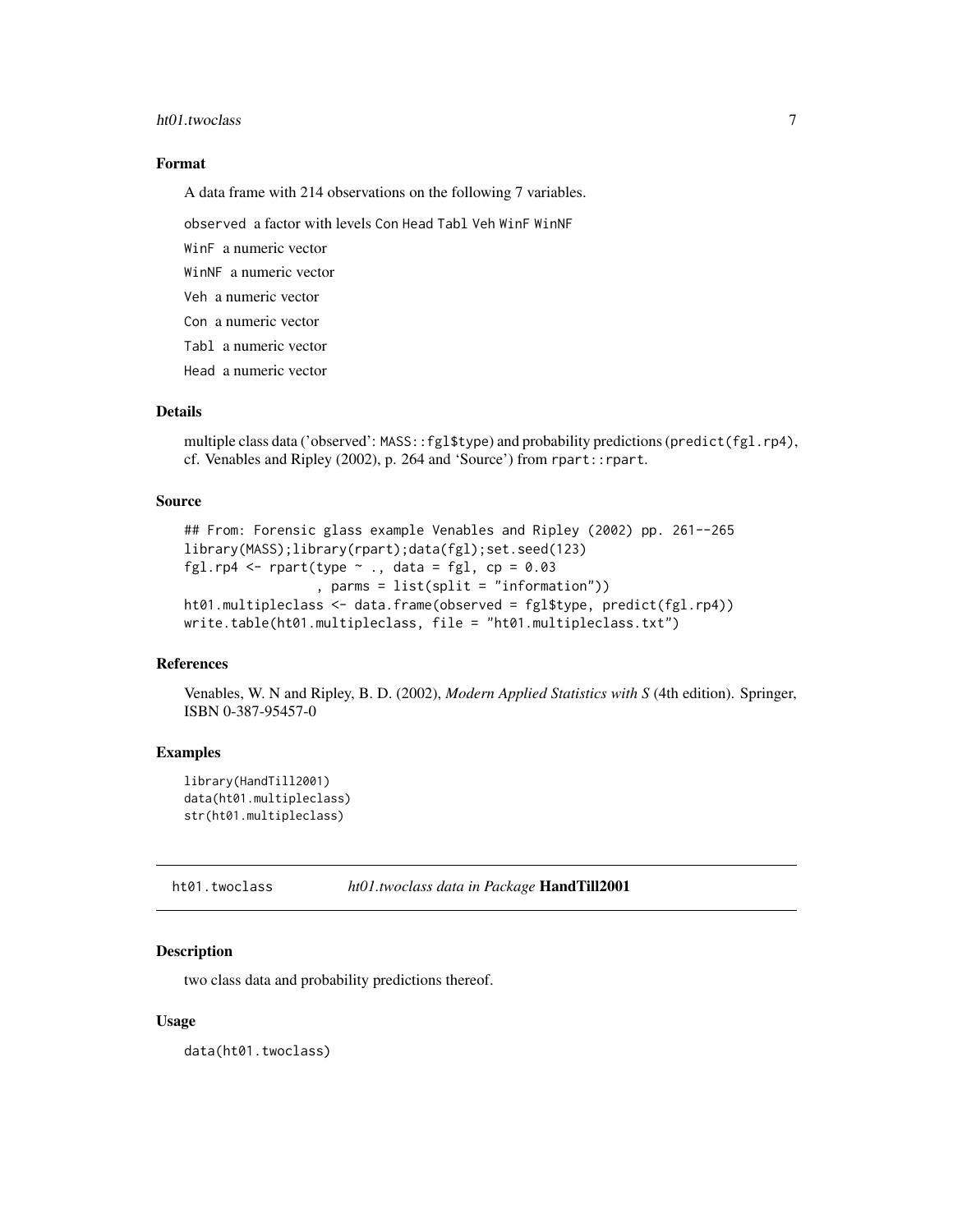#### Format

A data frame with 189 observations on the following 2 variables.

observed a numeric vector

predicted a numeric vector

## Details

two class data ('observed': MASS::birthwt\$low) and probability predictions

(predict(birthwt.step2, type = "response"), cf. Venables and Ripley (2002), pp. 195f and 'Source') from stats::glm.

#### Source

```
## From: A two class data example Venables and Ripley pp. 194--199
library(MASS); data("birthwt"); attach(birthwt)
race <- (factor(race, labels = c("white", "black", "other")))
ptd <- factor(ptl > 0)
ftv <- factor(ftv)
levels(ftv)[- (1:2)] < - "2+"
bwt \leq data.frame(low = factor(low), age, lwt, race, smoke = (smoke > 0)
, ptd, ht = (ht > 0), ui = (ui > 0), ftv)
detach(birthwt)
birthwt.glm <- glm(low ~ ., family=binomial(link=logit), data=bwt)
birthwt.step2 <- stepAIC(birthwt.glm, ~ .^2
+ I(scale(age)^2) + I(scale(lwt)^2), trace = F )
ht01.twoclass <- data.frame(observed = bwt$low
    , predicted = predict(birthwt.step2
    , type = "response"))
write.table(ht01.twoclass, file = "ht01.twoclass.txt")
```
#### References

Venables, W. N and Ripley, B. D. (2002), *Modern Applied Statistics with S* (4th edition). Springer, ISBN 0-387-95457-0

```
library(HandTill2001)
data(ht01.twoclass)
str(ht01.twoclass)
```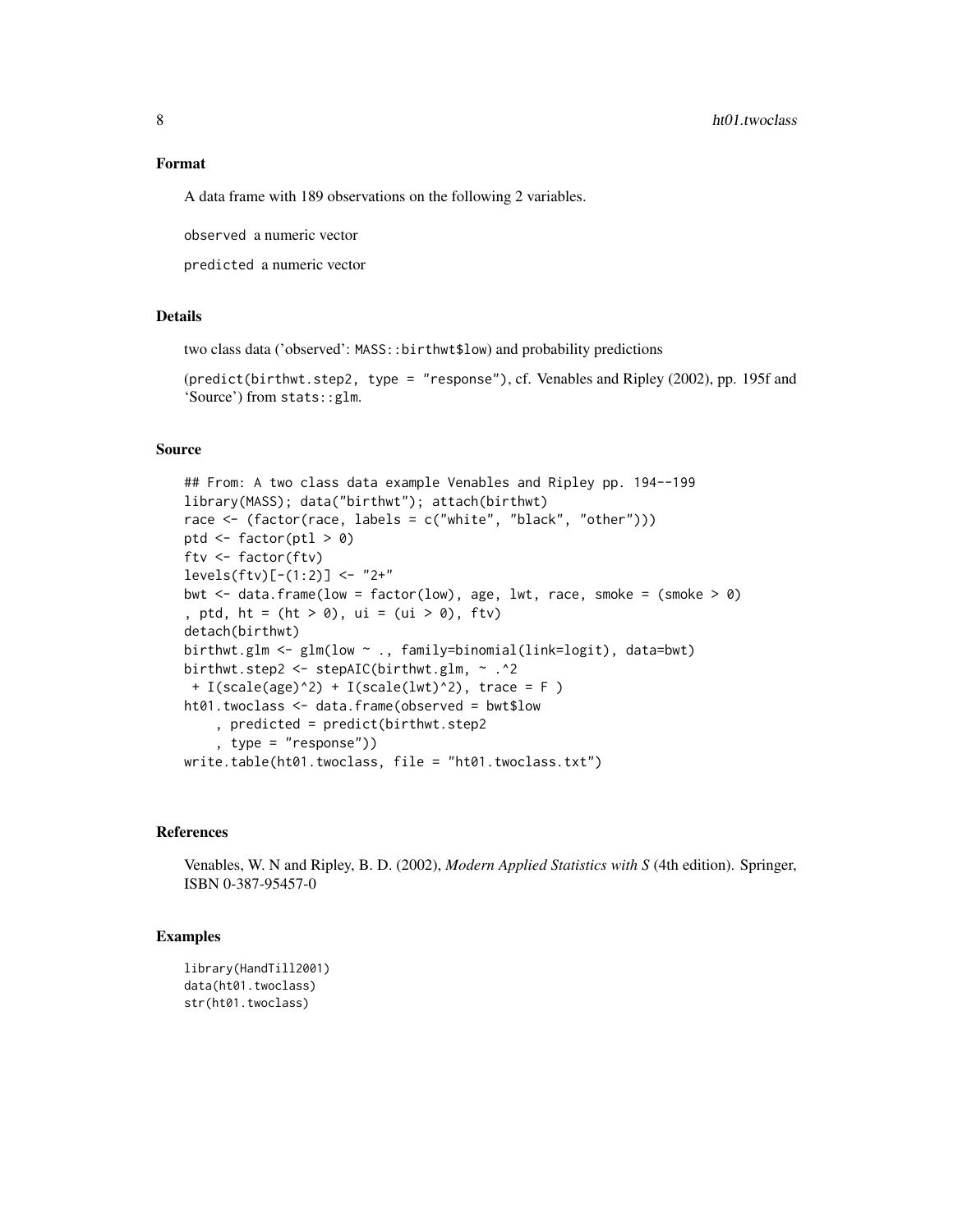<span id="page-8-1"></span><span id="page-8-0"></span>

 $multcap(...)$  is an alias to new("multcap", ...).

## Usage

multcap(response, predicted)

## Arguments

| response  | Object of class "factor". |  |
|-----------|---------------------------|--|
| predicted | Object of class "matrix". |  |

## Details

There is no casting or conversion of data. multcap $(\ldots)$  is just an alias to new("multcap",  $\ldots$ ).

#### Value

An object of class "bincap"

## Author(s)

Andreas Dominik Cullmann

#### See Also

["class?multcap"](#page-9-1)

```
library(HandTill2001)
data(ht01.multipleclass)
str(ht01.multipleclass$observed)
message("note that ht01.multipleclass$observed is a factor; we do not have to convert it.")
multcap(
     response = ht01.multipleclass$observed
    , predicted = as.matrix(ht01.multipleclass[, levels(ht01.multipleclass$observed)])
    )
```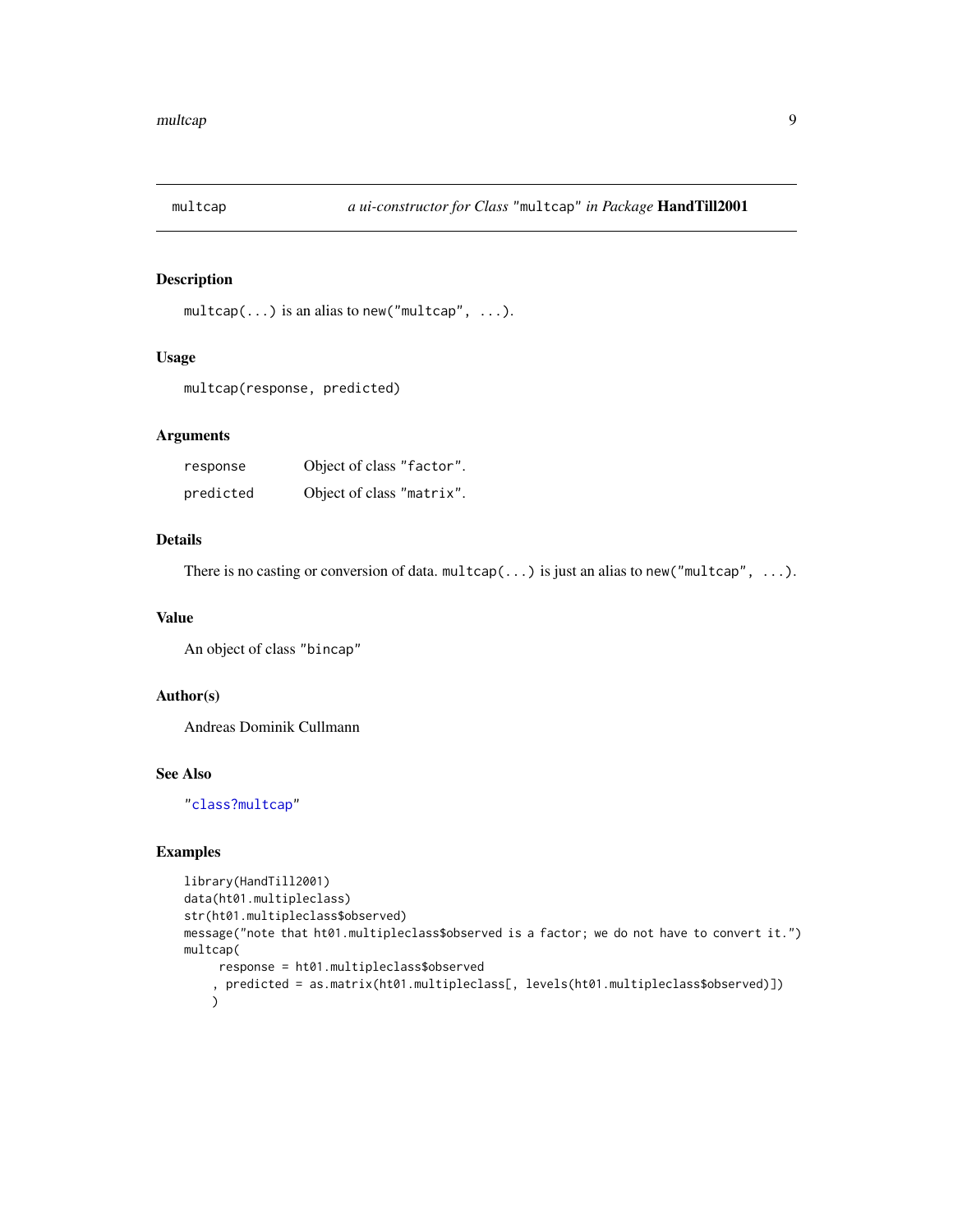<span id="page-9-1"></span><span id="page-9-0"></span>

S4 class for a multiple class response and corresponding (predicted) probabilities.

#### Objects from the Class

Objects can be created by calls of the form new("multcap", ...). They are used to store a multiple class response and the predicted probabilities for each of the levels(response).

## Slots

predicted: Object of class "matrix", probabilities for response. Of dimension (*n*,length(unique(response))). The columns (dimnames()[[2]]) of the prediction matrix have to be named with the values of unique(response). This is the default for example with predict.rpart(type="prob",...).)

response: Object of class "factor", multiple class observations. Of length *n*.

## Extends

Class ["cap"](#page-5-1), directly.

## **Methods**

auc signature(object =  $"multicap"$ ): ...

## Author(s)

Andreas Dominik Cullmann

## See Also

["class?cap"](#page-5-1) , ["class?bincap"](#page-4-1) , ["?multcap"](#page-8-1)

#### Examples

showClass("multcap")